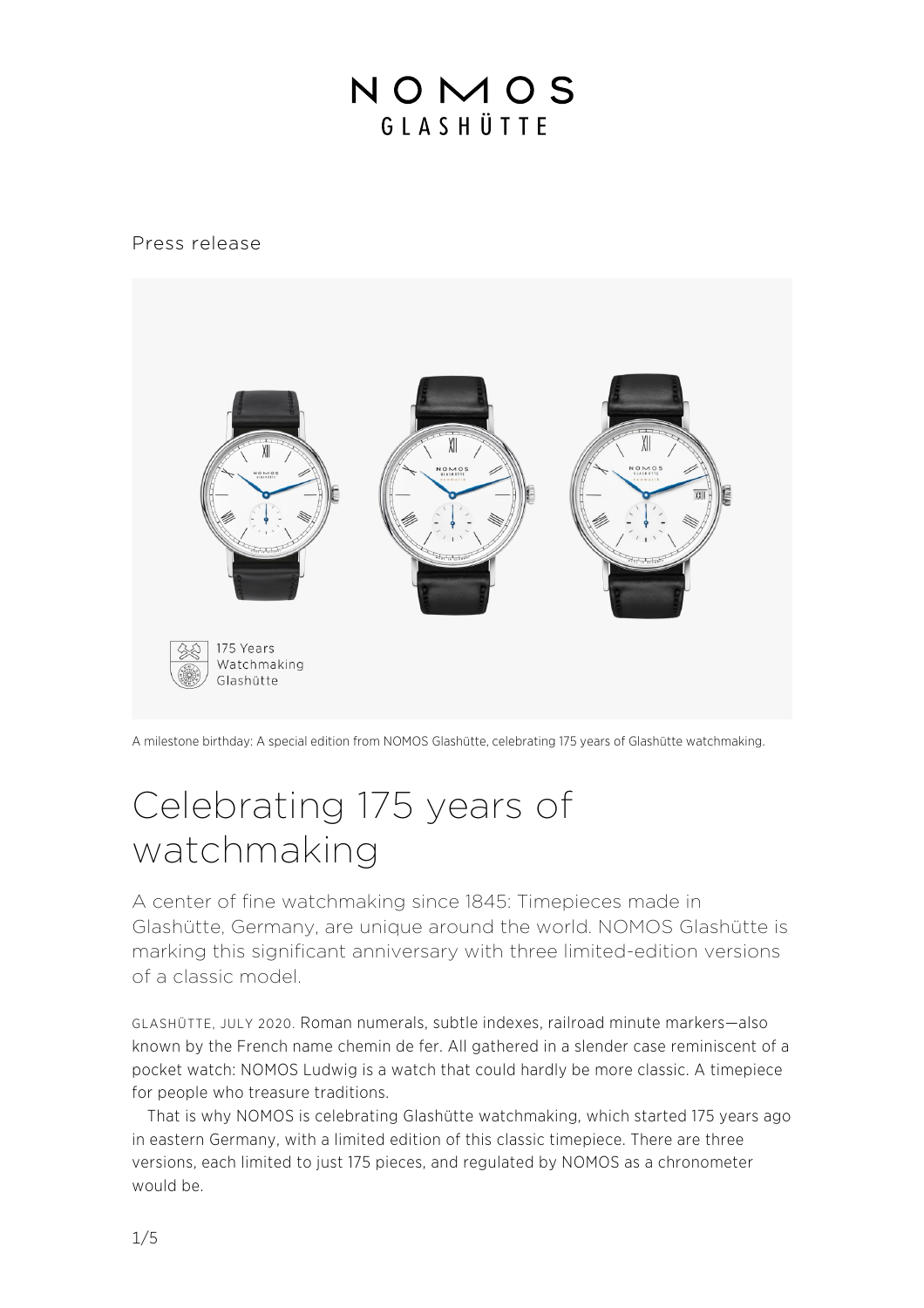# NOMOS GIASHÜTTE

#### Beautiful details paying tribute to the past

These three new versions of Ludwig have traditional features that are unusual for NOMOS timepieces—making them even more classic. To start, all three have a polished, enamel-white dial, reminiscent of early pocket watches. However, modern production methods make these new watches stronger and more durable, and so even more beautiful. The rounded hands in the classic leaf form are also special—as well as tempered blue, of course, according to Glashütte tradition. They ensure that these watches are exceptionally legible. The sapphire crystal glass back features a limitededition engraving and the addition: "175 Years Watchmaking Glashütte."

#### Of the finest caliber

Alongside the hand-wound version with the NOMOS Alpha caliber (Ludwig – 175 Years Watchmaking Glashütte), there are two versions with innovative automatic calibers from NOMOS Glashütte: DUW 3001 (in Ludwig neomatik 39) and DUW 6101 (in Ludwig neomatik 41 date). These two neomatik movements represent a new technical standard, as well as mechanical watchmaking taken to the highest level. Typical Glashütte features are visible through the sapphire crystal glass: the three-quarter plate, tempered blue screws, ribbed polishing, and the NOMOS swing system. This in-house designed and built escapement sets the pace inside the caliber, and NOMOS is one of only a handful of watchmaking companies worldwide able to produce it. Ludwig neomatik 41 date also features a date function with Roman numerals for the very first time. And the fact that all three models are also regulated as a chronometer would be is an extra-special feature—and a wonderful 175th anniversary gift.

The watches of the anniversary edition are available with retailers from mid-July.

Do you need further images, would you like an interview, or to receive more information about our timepieces, production processes, or the 175th anniversary of Glashütte watchmaking? Then call us or send us an email; we're always happy to hear from you!

Katrin Bosse-Foy NOMOS Glashütte PR department

+49 35053 404-481 pr@glashuette.com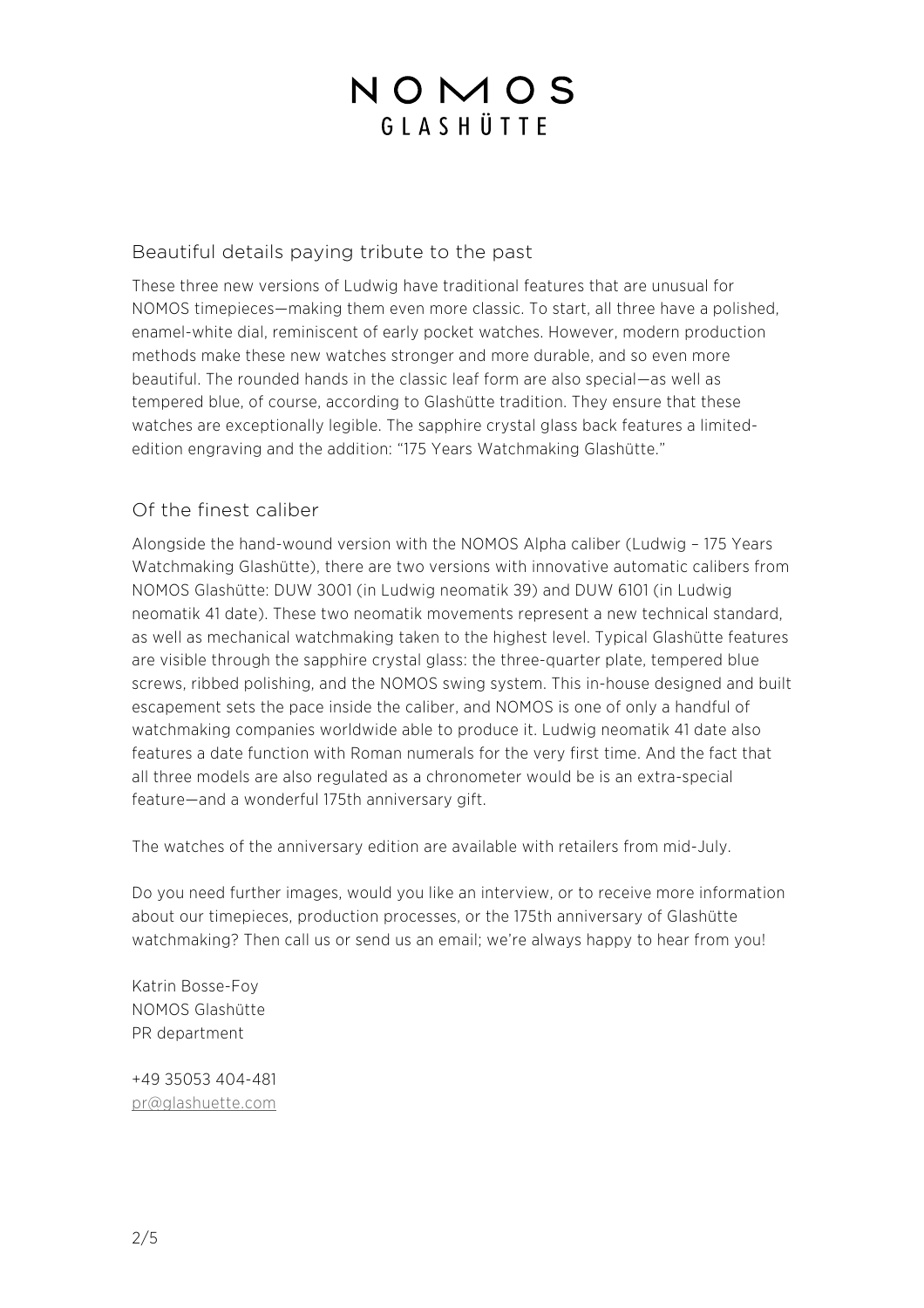# NOMOS GLASHÜTTE

#### Images to accompany this release



Celebrating 175 years of watchmaking: The Ludwig model from NOMOS Glashütte in a rare limited edition, regulated as a chronometer would be.



Ludwig neomatik 41 date, available with a date function featuring Roman numerals for the very first time. There are three versions of this special edition from NOMOS Glashütte, each limited to just 175 pieces.



On display through the sapphire crystal back: the typical features of Glashütte watchmaking. 175 years of quality and tradition, both celebrated and continued by NOMOS Glashütte today. Not visible, but clearly there—the accuracy of the new limited edition, which is regulated as a chronometer would be.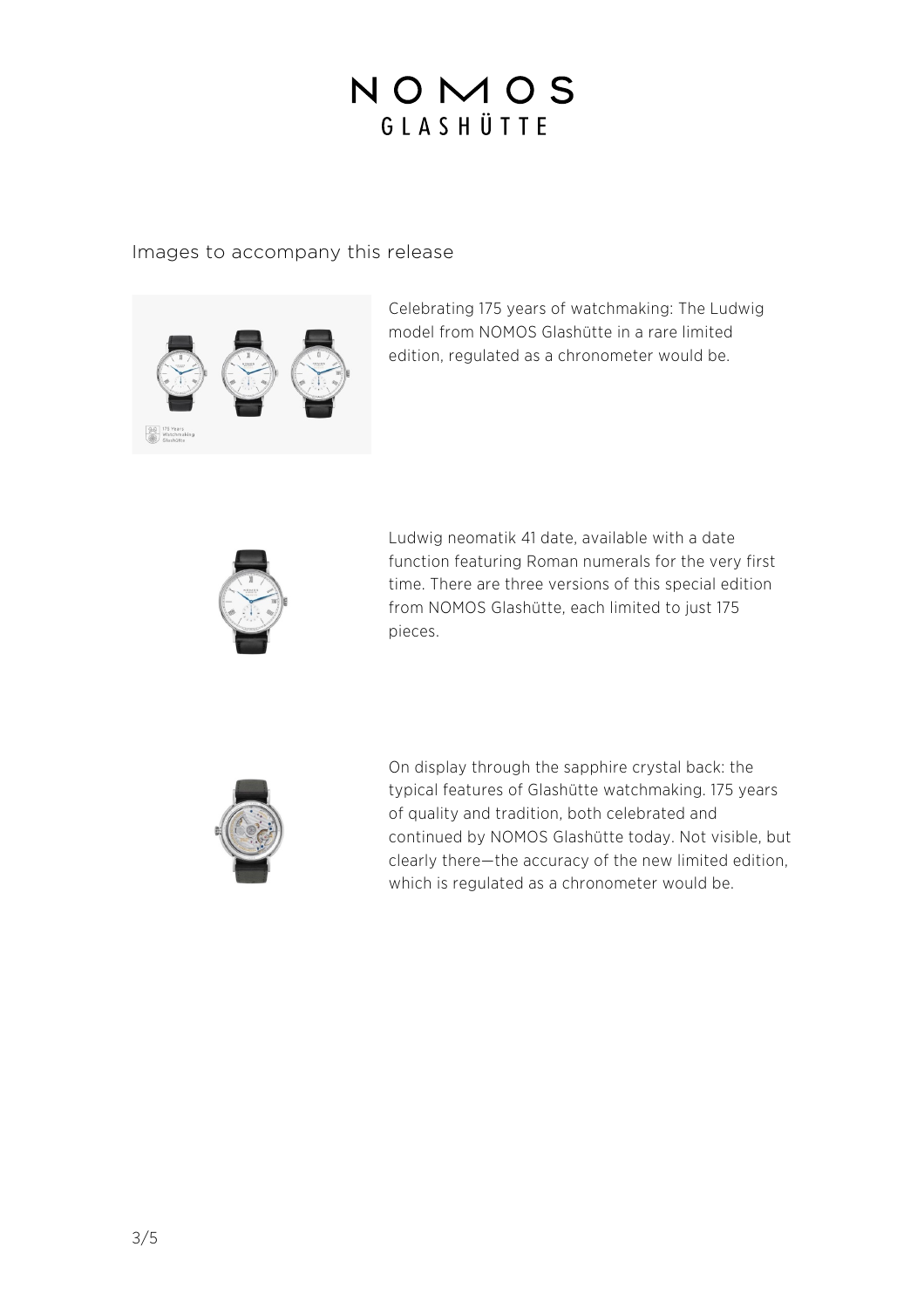# NOMOS GIASHÜTTE



Ludwig neomatik 41 date – 175 Years Watchmaking Glashütte with automatic winding and a date function is just 7.7 mm thick, meaning that its case will sit elegantly under any shirt cuff. Its form is reminiscent of early pocket watches. Only 175 of this new limitededition timepiece have been produced.



Unusual details make Ludwig – 175 Years Watchmaking Glashütte even more classic: the enamel-white dial and tempered blue leaf hands, for example. The date at three o'clock is in Roman numerals too.



Unusual details make Ludwig – 175 Years Watchmaking Glashütte even more classic—such as the enamel-white dial and tempered blue leaf hands, also known as feuille.



At just 7 mm thick, Ludwig neomatik 39 – 175 Years Watchmaking Glashütte is extremely slender and elegant. Thanks to its enamel-white dial and tempered blue leaf hands, it also appears more classic than ever before. Another wonderful detail: This limited edition is regulated as a chronometer would be.